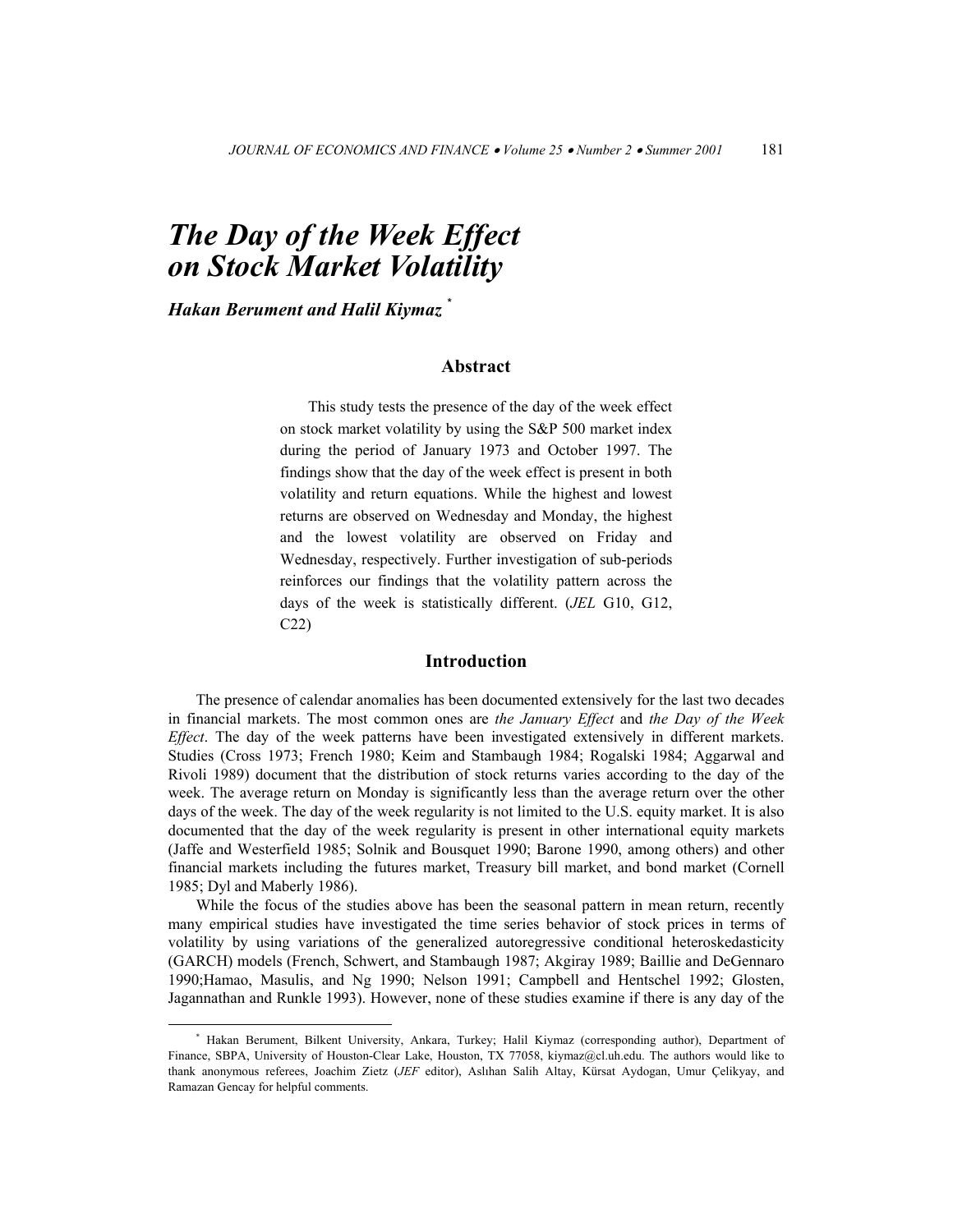week variation in volatility. One may expect variations in volatility across days of the week. French and Roll (1986) propose that the variances for the days following an exchange holiday should be larger than other days. Harvey and Huang (1991) observe higher volatility in the interest rates and foreign exchange futures markets during first trading hours on Thursdays and Fridays.

It is important to know whether there are variations in volatility of stock returns by day of the week patterns and whether a high (low) return is associated with a corresponding high (low) return for a given day. Having such knowledge may allow investors to adjust their portfolios by taking into account day of the week variations in volatility. For example, Engle (1993) argues that investors who dislike risk may adjust their portfolios by reducing their investments in those assets whose volatility is expected to increase. Finding certain patterns in volatility may be useful in several ways, including the use of predicted volatility patterns in hedging and speculative purposes and use of predicted volatility in valuation of certain assets specifically stock index options.

The purpose of this study is to investigate day of the week effect in stock market volatility by examining the S&P 500 stock index during the period of January 1973 and October 1997. Furthermore, the differences in day of the week effect in volatility are examined by dividing the sample period into pre- and post-1987 periods. None of the previous studies have investigated day of the week effect in the stock return volatility framework. The paper contributes to the literature by documenting the presence of the day of the week effect patterns in the conditional variance specification.

## **Literature Review**

There is an extensive literature on day of the week effect for the stock returns. Among studies investigating the day of the week anomaly for the U.S. market, Cross (1973) studies the returns on the S&P 500 Index over the period of 1953 and 1970. His findings indicate that the mean return on Friday is higher than the mean return on Monday. Similar results are reported by French (1980), who also studied the S&P 500 index for the period of 1953-1977. Gibbons and Hess (1981) find negative Monday returns for 30 stocks of Dow Jones Industrial Index. Keim and Stambaugh (1984) further investigate the weekend effect by using longer time periods for various portfolios. Their results confirm the findings of previous studies. Several studies also attempted to explain the Monday effect, among them calendar time hypothesis, which states that Monday returns should be higher than other weekday returns (French 1980), the delay between trading and settlements in stocks (Gibbons and Hess 1981; Lakonishok and Levi 1982), and measurement errors (Gibbons and Hess 1981; Keim and Stambaugh 1984) may be cited. These studies measure Monday return between the closing price on Friday and the closing price on Monday. Rogalski (1984) answers the question of whether prices fall between Friday close and Monday opening or during the day on Monday. He composes daily returns into trading and non-trading day returns and finds that all of the average negative returns from Friday close to Monday close occur during the non-trading hours. Average trading day returns (open to close) are identical for all days.

Day of the week patterns also exist in other U.S. markets. The futures market, the Treasury bill market, and the bond market display a pattern similar to that of the equity market (Cornell 1985; Dyl and Maberly 1986). Day of the week effect is also documented for other stock markets around the world. Among them, Jaffe and Westerfield (1985) investigate the weekend effect in four developed markets, namely Australia, Canada, Japan. and the U.K. The results indicate the existence of weekend effect in all countries studied. Contrary to previous studies of the U.S. market, the lowest mean returns for both Japanese and Australian stock markets were found to be on Tuesday. Solnik and Bousquet (1990) test day of week effect for Paris Bourse, reporting a strong and persistent negative return on Tuesday, which is in line with studies on Australia and Japan. Barone (1990) reports similar results for the Italian Stock Market, with the largest decline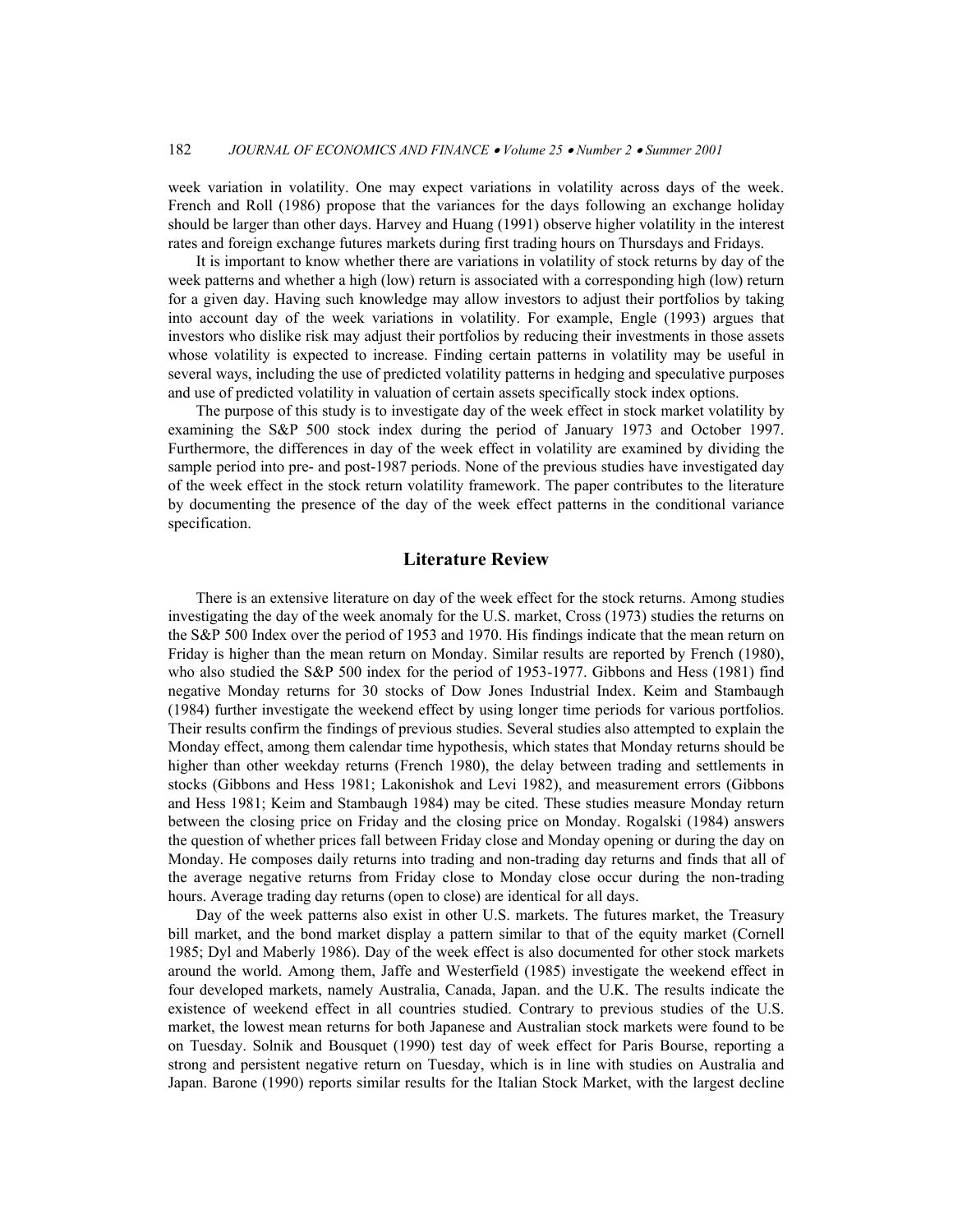in stock prices occurring in the first two days of the week and more pronounced on Tuesday. More recently, Agrawal and Tandon (1994), Alexakis and Xanthakis (1995), and Balaban (1995) also show that the distribution of stock returns varies by day of the week for various countries. In sum, day of the week effect in stock returns is a common phenomenon and observed across different countries and different types of markets. However, none of these studies has investigated day of the week effect in stock market volatility.

A set of empirical studies recently has investigated the time series behavior of stock prices in terms of volatility by using variations of GARCH models (French, Schwert, and Stambaugh 1987; Akgiray 1989; Baillie and DeGennaro 1990; Hamao, Masulis, and Ng 1990; Nelson 1991; Campbell and Hentschel 1992; Glosten, Jagannathan, and Runkle 1993). French, Schwert and Stambaugh (1987) examine the relation between stock prices and volatility and report that unexpected stock market returns are negatively related to the unexpected changes in volatility. Campbell and Hentschel (1992) report similar results. They argue that an increase in stock market volatility raises required stock returns, and hence lowers stock prices. Nelson (1991) and Glosten, Jagannathan, and Runkle (1993), on the other hand, report that positive unanticipated returns result in reduction in conditional volatility, whereas negative unanticipated returns result in upward movements in conditional volatility. Baillie and DeGennaro (1990) report no evidence of a relationship between mean returns on a portfolio of stocks and the variance or standard deviation of those returns. These findings are supported by Chan, Karolyi and Stulz (1992), who report a significant foreign influence on the time-varying risk premium for U.S. stocks but no significant relation between the conditional expected excess return on the S&P 500 and its conditional variance.

More recently, Corhay and Rad (1994) and Theodossiou and Lee (1995) investigated the behavior of stock market volatility and its relationship to expected returns for major European stock markets. Both studies report the existence of significant conditional heteroskedasticity in stock price behavior. No relationship between stock market volatility and expected returns is found. None of these studies, however, has investigated the variation in stock market volatility with respect to day of the week patterns. Finding certain patterns in volatility may be useful in several ways, including the use of predicted volatility pattern in hedging and speculative purposes; use of predicted volatility in valuation of certain assets—specifically stock index options. This paper provides evidence on day of the week effect pattern in stock market volatility.

## **Methodology**

This study tests the presence of day of the week effect in both the return and volatility equations. The stock return data used in this study consist of logarithmic first difference of the S&P 500 stock index closing prices. There is a total of 6,409 daily observations ranging from January 3, 1973, to October 20, 1997.<sup>1</sup>

The presence of day of the week effect is documented in the literature extensively for mean return. We also initially estimate day of the week effect in return equation by using Ordinary Least Square method (OLS). We use the following equation:

$$
Return_t = C_M D_{Mt} + C_T D_{Tt} + C_W D_{Wt} + C_H D_{Ht} + C_F D_{Ft} + \sum_{i=1}^{p} Return_{t-i} + \varepsilon_t
$$
 (1)

where  $D_{Mt}$ ,  $D_{Tt}$ ,  $D_{Wt}$ ,  $D_{Ht}$  and  $D_{Ft}$  are the dummy variables for Monday, Tuesday, Wednesday, Thursday, and Friday, respectively*.* Moreover, we included the lag values of the return variable to the equation to eliminate the possibility of having autocorrelated errors. The above equation

 $\overline{\phantom{a}}$ <sup>1</sup> We exclude 10 daily observations from the sample before and after the October 19, 1987, crash.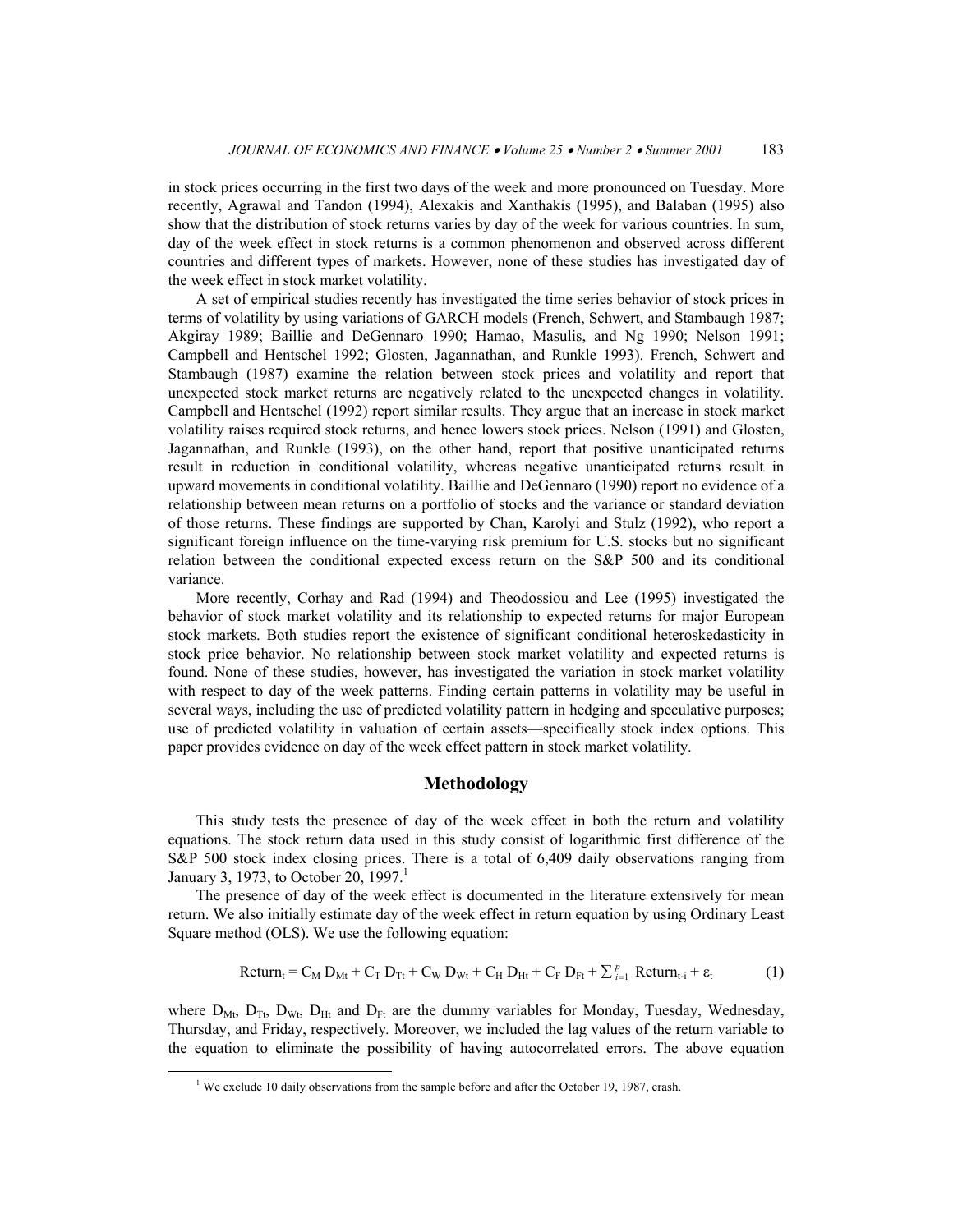assumes the existence of a constant variance, which may result in inefficient estimates, if there is a time varying variance. Therefore, we include the changing variance into estimation. Here, we assume that the error term of the return equation has a normal distribution with zero mean and time varying conditional variance of  $h_t$  ( $\varepsilon_t \sim N(0,h_t)$ ).

Various types of modeling of conditional variances are employed in the literature. Engle (1982) suggests a model that allows the forecast variance of return equation to vary systematically over time. Here the assumption is that conditional variance,  $h<sub>t</sub>$ , depends upon the past squared residuals from the *Return<sub>t</sub>* equation,  $(h_t = V_C + \sum_{j=1}^q V_j \epsilon_{t-j}^2)$ , which is known as Autoregressive Conditional Heteroskedastic Models (ARCH). Bollerslev (1986) then extends the ARCH process by making  $h_t$  a function of lagged values of  $h_t$  as well as the lag values of  $\varepsilon_t^2$ .  $(h_t = Vc + \sum_{j=1}^q V_{A_j})$  $h_{t,j} + \sum_{j=1}^{r} V_{Bj} \varepsilon_{t,j}^2$ ). This type of modeling is known as GARCH models. Here this specification requires that  $\sum_{j=1}^{q} V_{Aj} + \sum_{j=1}^{r} V_{Bj} < 1$ , in order to satisfy the non-explosiveness of the conditional variances and that each of  $V_A$ ,  $V_B$ , and  $V_C$  is positive in order to satisfy the non-negativity of conditional variances.<sup>2</sup> Here we model the time varying variance by using a GARCH process.

$$
h_{t} = \text{Vc} + \sum_{j=1}^{q} \text{V}_{\text{Aj}} h_{t,j} + \sum_{j=1}^{r} \text{V}_{\text{Bj}} \varepsilon_{t-j}^{2}
$$
 (2)

where the volatility is measured by conditional variance.

Some of the studies in literature also suggest the inclusion of some weakly exogenous variables into the GARCH specification. Among them, Karolyi (1995) includes the volatility of foreign countries' stock market returns to explain the conditional variance of the home country stock market returns. Moreover, Hsieh (1988) reports the day of the week effect in volatility for the British Pound, Canadian Dollar, Deutsche Mark, Japanese Yen, and Swiss Frank in terms of U.S. dollars. Following these studies, we allow some exogenous variables to affect volatility of the stock market returns. More specifically, we allow the constant term of the conditional variance equation to change for each day of the week. The model becomes as follows:

$$
h_{t} = V_{M} D_{Mt} + V_{T} D_{Tt} + V_{W} D_{Wt} + V_{H} D_{Ht} + V_{F} D_{Pt} + \sum_{i=1}^{q} V_{Aj} h_{t-i} + \sum_{i=1}^{r} V_{Bj} \varepsilon_{t-i}^{2}
$$
 (3)

Equations 1 and 3 and 1 and 2 are estimated jointly by using the Full Information Maximum Likelihood estimation technique in order to test the presence of the day of the week effect in both the return and the volatility equations. $3$ 

#### **Empirical Results**

Table 1 reports the preliminary statistics (evidence) for the returns for the entire study period as well as the return for each day of the week. The average return for the entire study period is 0.016 percent. The variance of the return is 0.140, and skewness is -0.024. The kurtosis is 2.632, and its difference from 3 is statistically significant at the 5 percent level. The Jarque-Berra normality test (not reported) rejects the normality of returns at the 5 percent level.

<sup>&</sup>lt;sup>2</sup> A number of ARCH specifications are used in the literature. Bollerslev, Chou, and Kroner (1992) offer an extensive survey of these studies in finance literature.

<sup>&</sup>lt;sup>3</sup> Pagan (1984) argues that using regressors generated by a stochastic model can lead to having biased estimates for parameters' standard errors. Pagan and Ullah (1988) suggest estimating those two equations jointly by using the Full Information Maximum Likelihood method.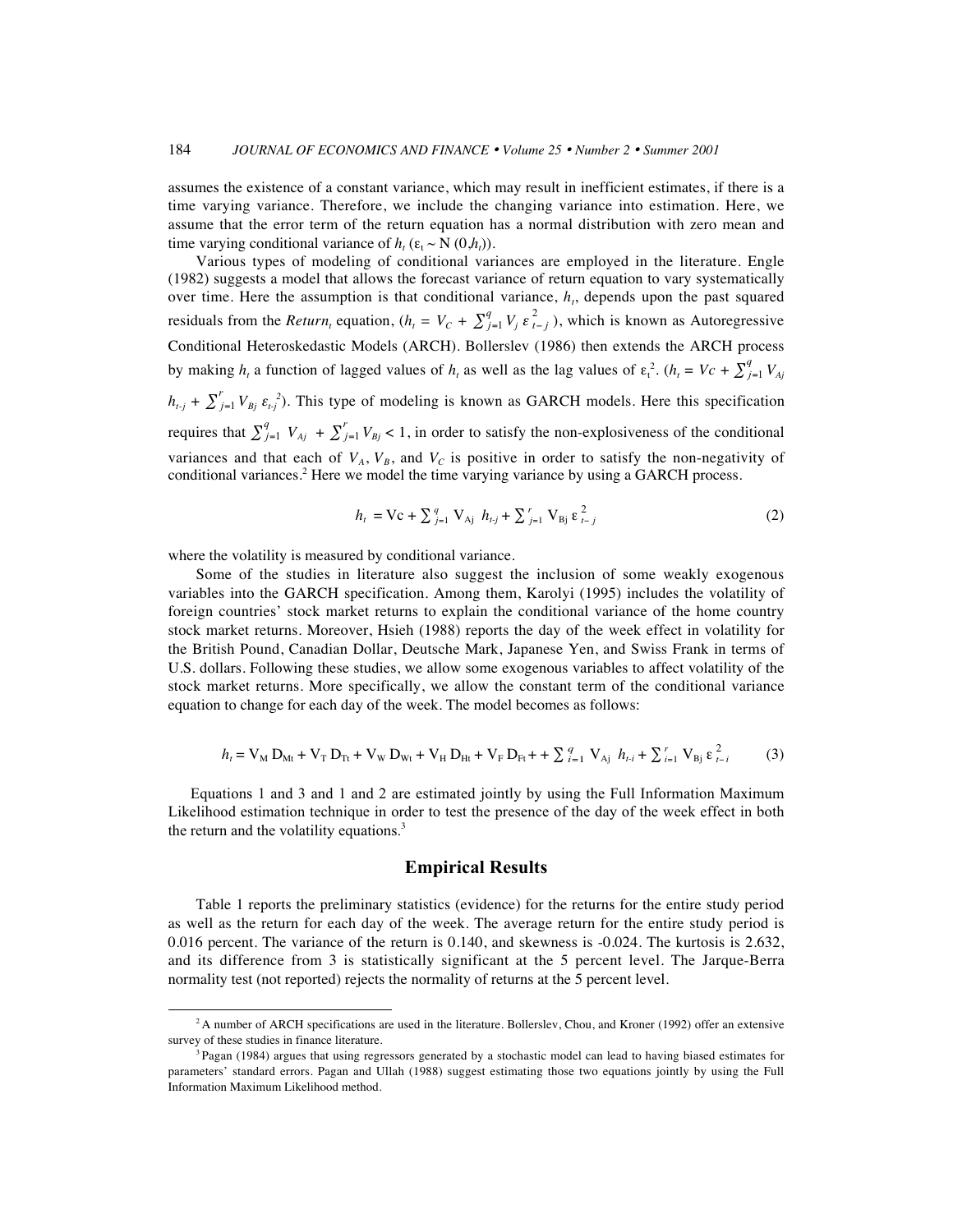When the return of each day is analyzed, the findings indicate that Friday has a mean return of 0.017 percent, while Monday has a mean return of -0.003 percent. The signs of the findings are in line with day of the week effect literature (see Cross 1973; Lakonishok and Levi 1982; Rogalski 1984; Keim and Stambaugh 1984; Harris 1986a, 1986b). On the other hand, the returns for Tuesday and Wednesday are positive and statically significantly different from zero. We observe the highest return on Wednesday (similar pattern is also reported for S&P 500 by Rogalski 1984 and Jaffe and Westerfield 1985) and the lowest returns on Monday.

| <b>Statistics</b>   | All Days  | Monday                 | Tuesday   | Wednesdav  | Thursdav   | Friday     |
|---------------------|-----------|------------------------|-----------|------------|------------|------------|
| <b>Observations</b> | 6448      | 1290                   | 1289      | 1289       | 1290       | 1290       |
| Mean                | 0.0160    | $-0.0028$              | 0.0226    | 0.0317     | 0.0098     | 0.0166     |
| t-stats             | $3.43***$ | $-0.24$                | $2.14*$   | $3.14***$  | 0.97       | 1.59       |
| Variance            | 0.139     | 0.158                  | 0.145     | 0.133      | 0.131      | 0.140      |
| <b>Skewness</b>     | $-0.024$  | $-0.291$ <sup>**</sup> | $0.322**$ | $0.271***$ | $0.001***$ | $-0.600**$ |
| Kurtosis            | $2.632*$  | $2.225***$             | $1.633**$ | $2.094*$   | 2.744      | $6.043**$  |

TABLE 1. SUMMARY STATISTICS FOR DAILY U.S. EQUITY MARKET RETURNS

*Notes:* The U.S. equity index is Standard and Poor's 500 stock index from January 1973 to October 1997. \*\* and \* indicate significance at the 1 percent and 5 percent levels, respectively.

Table 1 also reports variances, skewness, and kurtosis for each day. Monday has the highest variance of 0.158, and Wednesday and Thursday have the lowest variances of 0.131. Skewness for each day is statistically significant at the 1 percent level. Furthermore, the results for excess kurtosis are also statistically significant with the exception of Thursday.<sup>4</sup> In general, skewness and kurtosis are observed for each day but not for the entire sample. We further perform the Barttlet's test to see whether the constancy of the variances can be rejected. The calculated statistic is 14.47, while the critical value  $(\chi_4^2)$  is 13.28 at the 1 percent level of significance. Hence we reject the null hypothesis that the variance is the same across different days.

Table 2 reports the day of the week effects and stock market volatility during the January 1973 and October 1997 periods by using three different models<sup>5</sup>: Standard OLS, GARCH $(1,1)$ , and Modified GARCH (1,1). The first column reports the results from the OLS estimation.

The results of the OLS estimation show that Monday has the lowest return (-0.0046), while Wednesday has the highest return (0.0292). This result is consistent with the previous finding reported in Table 1. Following Cosimano and Jansen (1988), prior to testing the presence of the time varying conditional variance test, we perform the Ljung-Box Q test with both 10 and 1,602 lags. Based on the Ljung-Box Q tests, we reject the null hypothesis of the existence of autocorrelation in data. Then we perform the Lagrange Multiplier Autoregressive Conditional Heteroskedastic test suggested by Engle (1982) using 12 lags.<sup>6</sup> In order to perform the Lagrange Multiplier test, we regress the squared residuals using the square of the error terms on its first 12 lags and calculate its

 $\overline{4}$ 

<sup>&</sup>lt;sup>4</sup> We test the difference of kurtosis from three.

<sup>&</sup>lt;sup>5</sup> We exclude 10 observations from both before and after the October 19, 1987 crash and employ a dummy variable for observations following the post- October 1987 period. Furthermore, we used the Final Prediction Error Criteria (FPE) to determine the Autoregressive order. Using FPE has the advantage of having residuals of the return equation that does not have the autocorrelated residuals. Cosimano and Jansen (1988) argue that the presence of the autocorrelation in the residual terms may misleadingly indicate the presence of the ARCH effect. Hence, in the regression analysis, sufficient numbers of lags are included in order to avoid the autocorrelated errors.

<sup>&</sup>lt;sup>6</sup> We also try other lag orders and the basic results remain the same.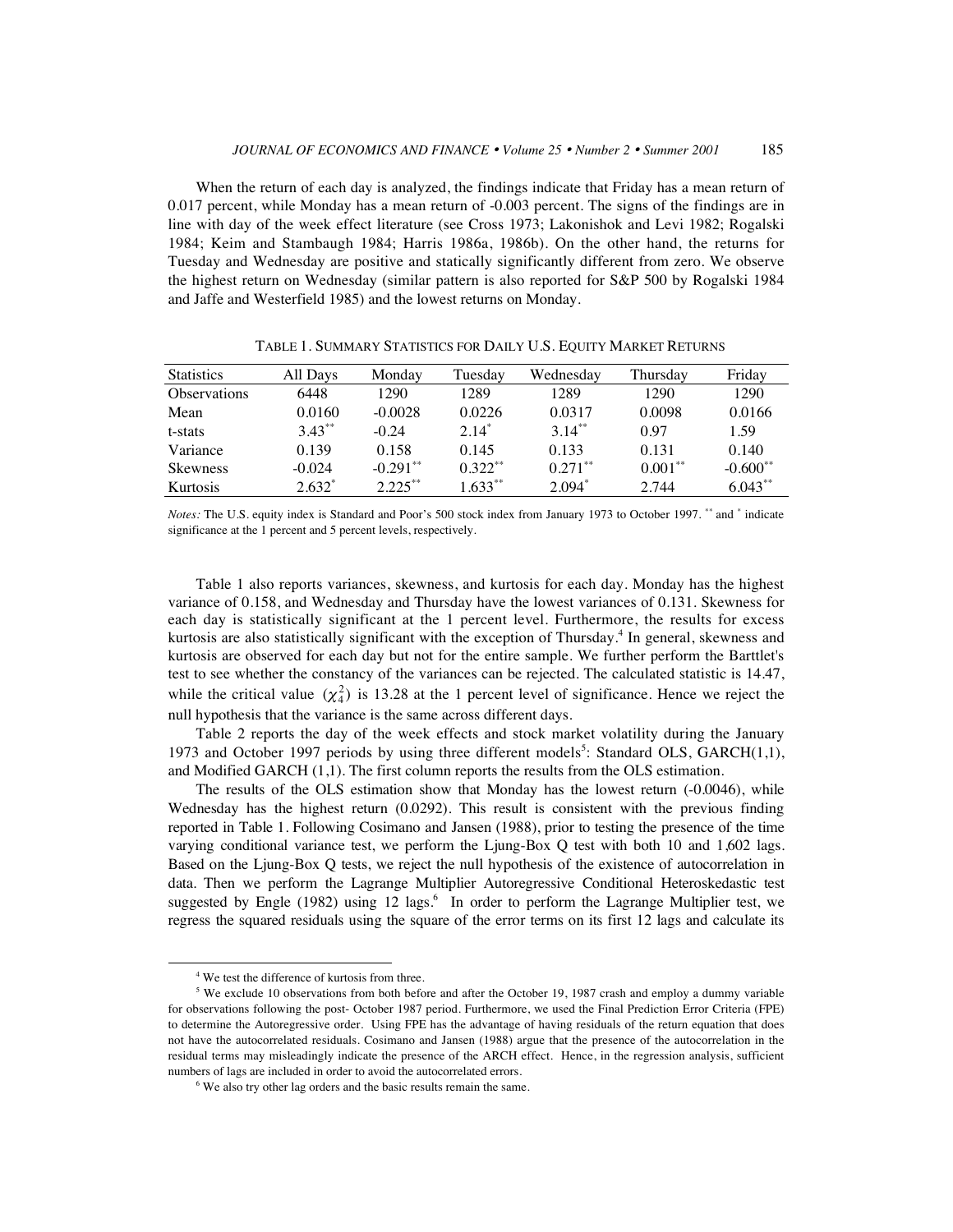$R^2$  value. The test statistic is calculated as 1528.01, while the critical value is 21.03 at the 95 percent level of confidence. Hence, we reject the null hypothesis of constant conditional variance.

|            |                     | <b>OLS</b>     | GARCH(1,1)            | Modified GARCH(1,1)   |
|------------|---------------------|----------------|-----------------------|-----------------------|
| Return     |                     |                |                       |                       |
| Equation   | Monday              | $-0.0046$      | 0.0053                | 0.0049                |
|            |                     | (0.0104)       | (0.0091)              | (0.0093)              |
|            | Tuesday             | $0.0230**$     | $0.0174**$            | $0.0191$ <sup>*</sup> |
|            |                     | (0.0104)       | (0.0086)              | (0.0095)              |
|            | Wednesday           | $0.0292**$     | $0.0276**$            | $0.0272**$            |
|            |                     | (0.0104)       | (0.0095)              | (0.0087)              |
|            | Thursday            | 0.0064         | 0.0124                | 0.0126                |
|            |                     | (0.0105)       | (0.0093)              | (0.0087)              |
|            | Friday              | $0.0175$ *     | $0.0208$ <sup>*</sup> | $0.0208*$             |
|            |                     | (0.0104)       | (0.0090)              | (0.0094)              |
|            | $Return_{t-1}$      | $0.1080**$     | $0.0969**$            | $0.0979*$             |
|            |                     | (0.0123)       | (0.0118)              | (0.0118)              |
|            | Dummy               | $-2.6786^{**}$ | $-2.6841$             | $-2.6839$             |
|            |                     | (0.0372)       | (8.8216)              | (76.1680)             |
| Volatility | <b>VC</b>           |                | $0.0009**$            |                       |
| Equation   |                     |                | (0.0001)              |                       |
|            | <b>VA</b>           |                | $0.9567**$            | $0.9566$ **           |
|            |                     |                | (0.0032)              | (0.0033)              |
|            | <b>VB</b>           |                | $0.0369**$            | $0.0367**$            |
|            |                     |                | (0.0028)              | (0.0028)              |
|            | Monday              |                |                       | $-0.0020$             |
|            |                     |                |                       | (0.0042)              |
|            | Tuesday             |                |                       | 0.0086                |
|            |                     |                |                       | (0.0046)              |
|            | Wednesday           |                |                       | $-0.0170**$           |
|            |                     |                |                       | (0.0043)              |
|            | Thursday            |                |                       | 0.0024                |
|            |                     |                |                       | (0.0040)              |
|            | Friday              |                |                       | $0.0086*$             |
|            |                     |                |                       | (0.0038)              |
|            | Log Like.           |                | 3560.97               | 3568.13               |
|            | $Q$ -stats $(10)$   | 17.10          | 5.63                  | 5.14                  |
|            | $Q$ -stats $(1602)$ | 1525.95        | 1579.45               | 1524.57               |
|            | <b>LM</b> Test      | 1528.01        |                       |                       |

TABLE 2. DAY OF THE WEEK EFFECTS AND STOCK MARKET VOLATILITY DURING JANUARY 1973 AND OCTOBER 1997 PERIODS

*Notes:* Standard errors are reported under the corresponding estimated coefficients. \*\* and \* indicate the level of significance at the 1 percent and 5 percent level, respectively.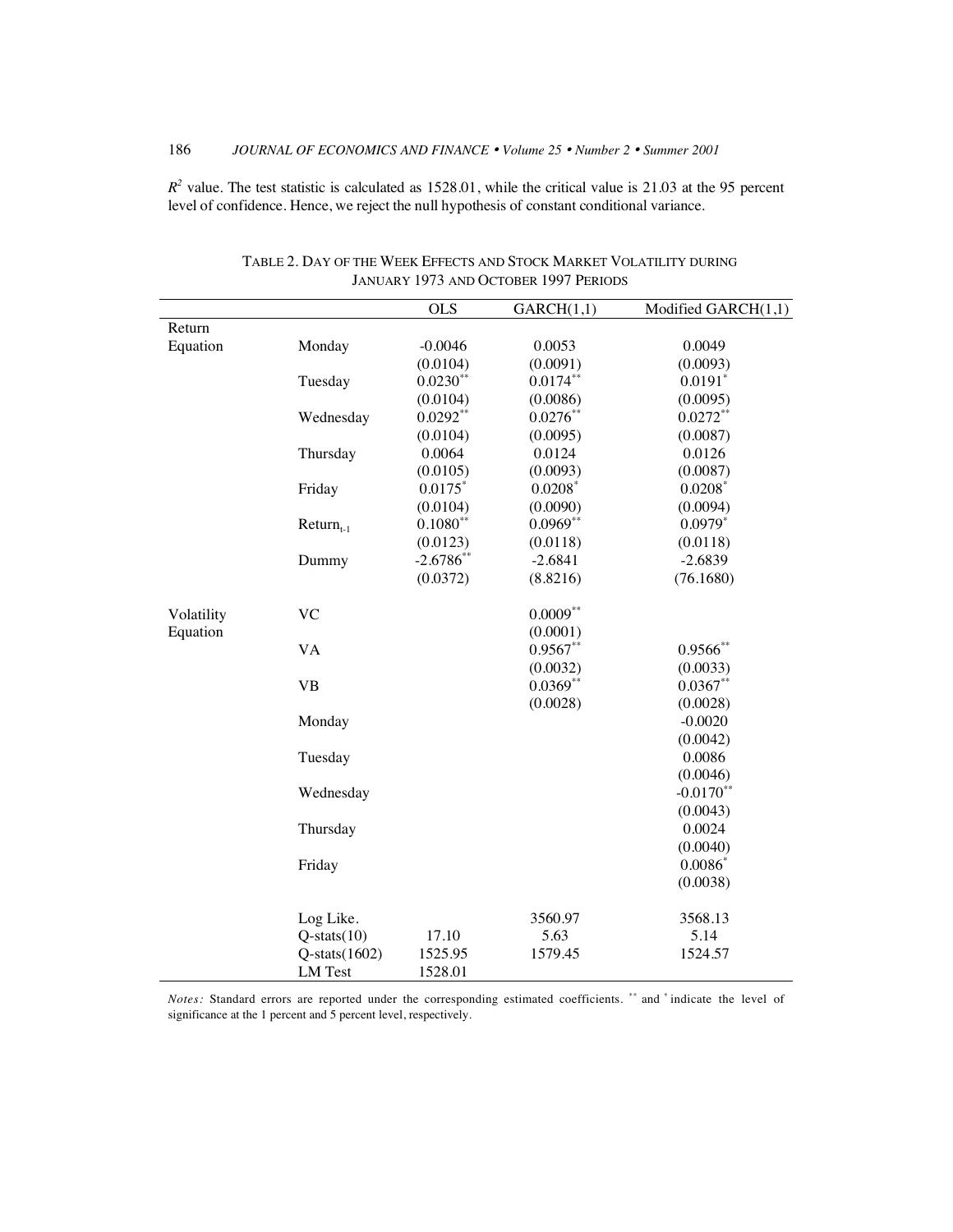Since the findings by using OLS estimation indicate the presence of autoregressive conditional heteroskedasticity components in squared variances, we model the conditional variance of return equation as a GARCH (1,1) process and re-estimate the return equation with the conditional variance equation jointly.<sup>7</sup>

The second column of Table 2 reports the results of GARCH (1,1) specification. In this estimation, we allow the time varying conditional variance to follow GARCH (1,1) specification. The results indicate that the highest return is observed on Wednesday (0.0276) and the lowest return is on Monday (0.0053). The second highest return is on Friday (0.0208), followed by Tuesday (0.0174). The return results on Tuesday, Wednesday, and Friday are statistically significant. The sum of the coefficients of the GARCH equation without a constant term is less than one, and both of them are positive and statistically significant. Hence, we do not have either negative or explosive implied variances as suggested by Bollerslev (1986) for the specification test. On the other hand, since the summation of these two coefficients is close to one, it indicates that the volatility is persistent.

For the standardized residuals (residual is divided by the standard error of the residual), the Ljung-Box Q statistic of 5.63 (for 10 lags) and 1,579.45 (for 1,602) lead the rejection of the first 10 order and 1,602 order serial correlation at the 5 percent level. Clearly, allowing time varying variance in the estimation process provides us more efficient estimates for the return equation that are in line with previous expectations (Enders 1995). This can be easily observed with the lower standard errors for the estimated parameters of the return equation with the exception of the dummy term.<sup>8</sup> In sum, the second specification of estimation increases the efficiency of the estimates compared to those of the first one.

The estimation results for the third specification are reported in the fourth column of Table 2. In our preliminary analysis, we rejected the null hypothesis of same variance for each day of the week. Thus, now we allow for time varying conditional variance to detect the existence of the day of the week effect. The third model, Modified GARCH, also reports the estimates of the five dummy terms that are included for each day. It also excludes the constant term to avoid the dummy variable trap for the volatility equation.

When the Modified GARCH (1,1) is estimated, Monday has the lowest rate of return (0.0049), and Wednesday has the highest rate of return (0.0272). Friday has the second highest rate of return (0.0208), followed by Tuesday (0.0191). The estimated returns for Tuesday, Wednesday, and Friday are statistically significant. Additionally, the lowest volatility is observed on Wednesday (-0.0170) and the highest volatility on Friday (0.0086) after controlling the persistence effect with the lag values of the conditional variance and squared lag values of the residual term. For both days of the week, dummy variables in the conditional variance equation are statistically significant. Consistent with the second model, GARCH coefficients for these two parameters are less than one but quite close to one as reported in the former specification; in addition, they are both positive and statistically significant. Both Ljung-Box Q statistics with 10 and 1,602 lags also reject the presence of the autocorrelated residuals for the standardized residuals.

The likelihood ratio test suggests that we can reject the null hypothesis of no day of the week effect for the conditional variance equation. The calculated statistic is 14.33, while the critical value at the 1 percent level is 13.28. Hence, we reject the null hypothesis that there is no day of the

<sup>&</sup>lt;sup>7</sup> We also model the conditional variance as GARCH  $(2,1)$  and GARCH  $(1,2)$  processes; the Likelihood Ratio test cannot reject that these extra terms are zero.

<sup>&</sup>lt;sup>8</sup> When we exclude the dummy variable from the analysis, the sum of VA and VB is greater than one. This suggests the explosiveness of conditional variance. Hence, we keep the dummy variable throughout the analyses.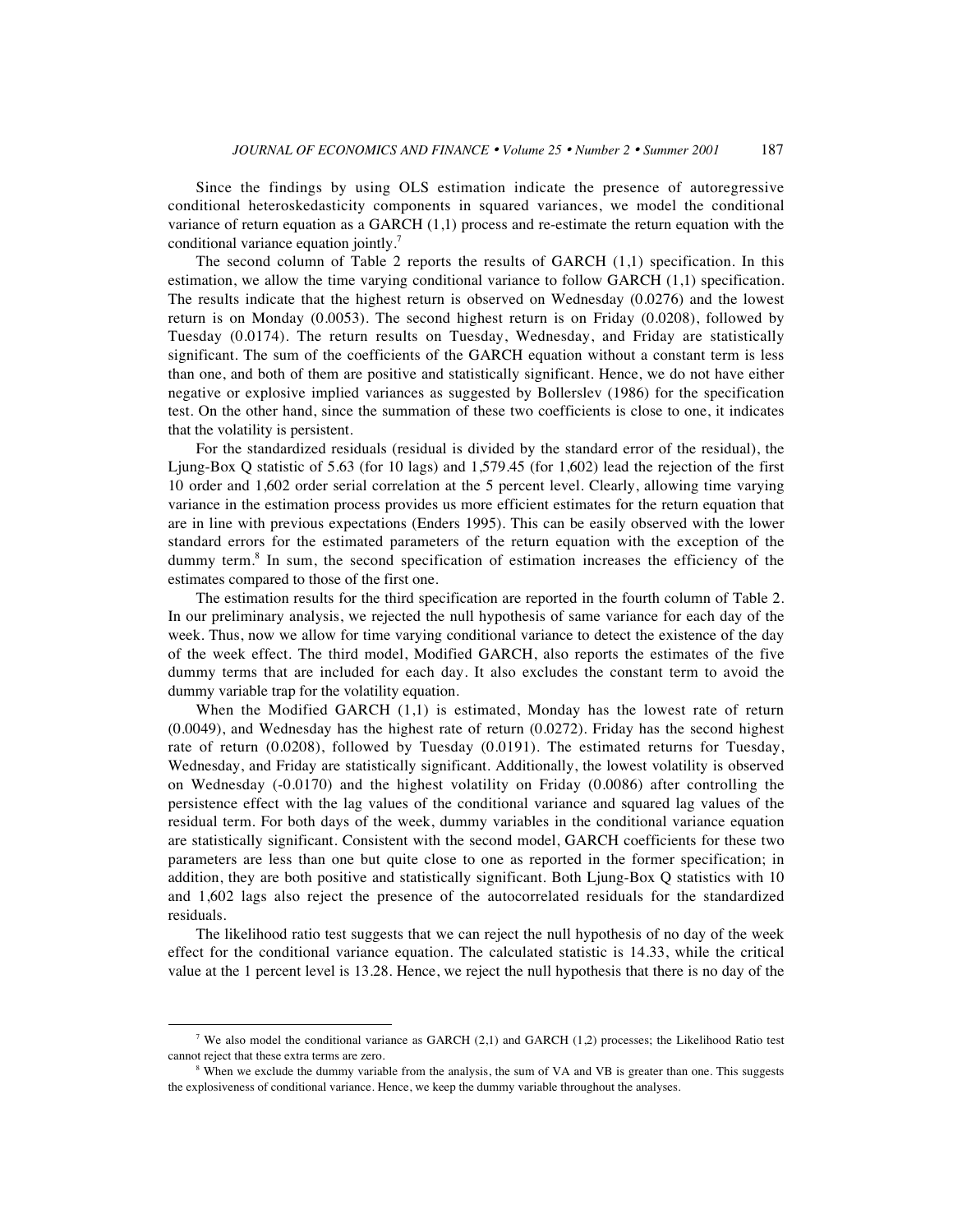# 188 *JOURNAL OF ECONOMICS AND FINANCE* • *Volume 25* • *Number 2* • *Summer 2001*

week effect present for the volatility equation and conclude that the volatility across day of the week is significantly different.

|            |                    | <b>OLS</b>  | GARCH(1,1)  | Modified GARCH(1,1)    |
|------------|--------------------|-------------|-------------|------------------------|
| Return     |                    |             |             |                        |
| Equation   | Monday             | $-0.0375**$ | $-0.0294$ * | $-0.0288$ <sup>*</sup> |
|            |                    | (0.0139)    | (0.0125)    | (0.0128)               |
|            | Tuesday            | 0.0184      | 0.0161      | 0.0188                 |
|            |                    | (0.0139)    | (0.0114)    | (0.0134)               |
|            | Wednesday          | $0.0294*$   | 0.0230      | 0.0233                 |
|            |                    | (0.0139)    | (0.0125)    | (0.0126)               |
|            | Thursday           | 0.0195      | 0.0213      | 0.0210                 |
|            |                    | (0.0139)    | (0.0131)    | (0.0120)               |
|            | Friday             | 0.0171      | 0.0245      | $0.0263$ <sup>*</sup>  |
|            |                    | (0.0139)    | (0.0135)    | (0.0117)               |
|            | $Return_{t-1}$     | $0.1508***$ | $0.1436**$  | $0.1480**$             |
|            |                    | (0.0159)    | (0.0168)    | (0.017)                |
| Volatility | <b>VC</b>          |             | $0.0014***$ |                        |
| Equation   |                    |             | (0.0004)    |                        |
|            | <b>VA</b>          |             | $0.9496**$  | $0.9474**$             |
|            |                    |             | (0.0057)    | (0.0061)               |
|            | <b>VB</b>          |             | $0.0413**$  | $0.0422**$             |
|            |                    |             | (0.0044)    | (0.0046)               |
|            | Monday             |             |             | $0.0181$ <sup>*</sup>  |
|            |                    |             |             | (0.0070)               |
|            | Tuesday            |             |             | $0.0209*$              |
|            |                    |             |             | (0.0079)               |
|            | Wednesday          |             |             | $-0.0172$ <sup>*</sup> |
|            |                    |             |             | (0.0075)               |
|            | Thursday           |             |             | $-0.0098$              |
|            |                    |             |             | (0.0063)               |
|            | Friday             |             |             | $-0.0084$              |
|            |                    |             |             | (0.0060)               |
|            | Log Like.          |             | 1916.58     | 1927.96                |
|            | $Q$ -stats $(10)$  | 10.14       | 8.22        | 11.39                  |
|            | $Q$ -stats $(962)$ | 872.13      | 857.76      | 874.96                 |
|            | <b>LM</b> Test     | 1046.3      |             |                        |

TABLE 3. DAY OF THE WEEK EFFECTS AND STOCK MARKET VOLATILITY DURING JANUARY 1973 AND OCTOBER 1987 PERIODS

*Notes:* Standard errors are reported under the corresponding estimated coefficients \*\* and \* indicate the level of significance at the 1 percent and 5 percent level, respectively.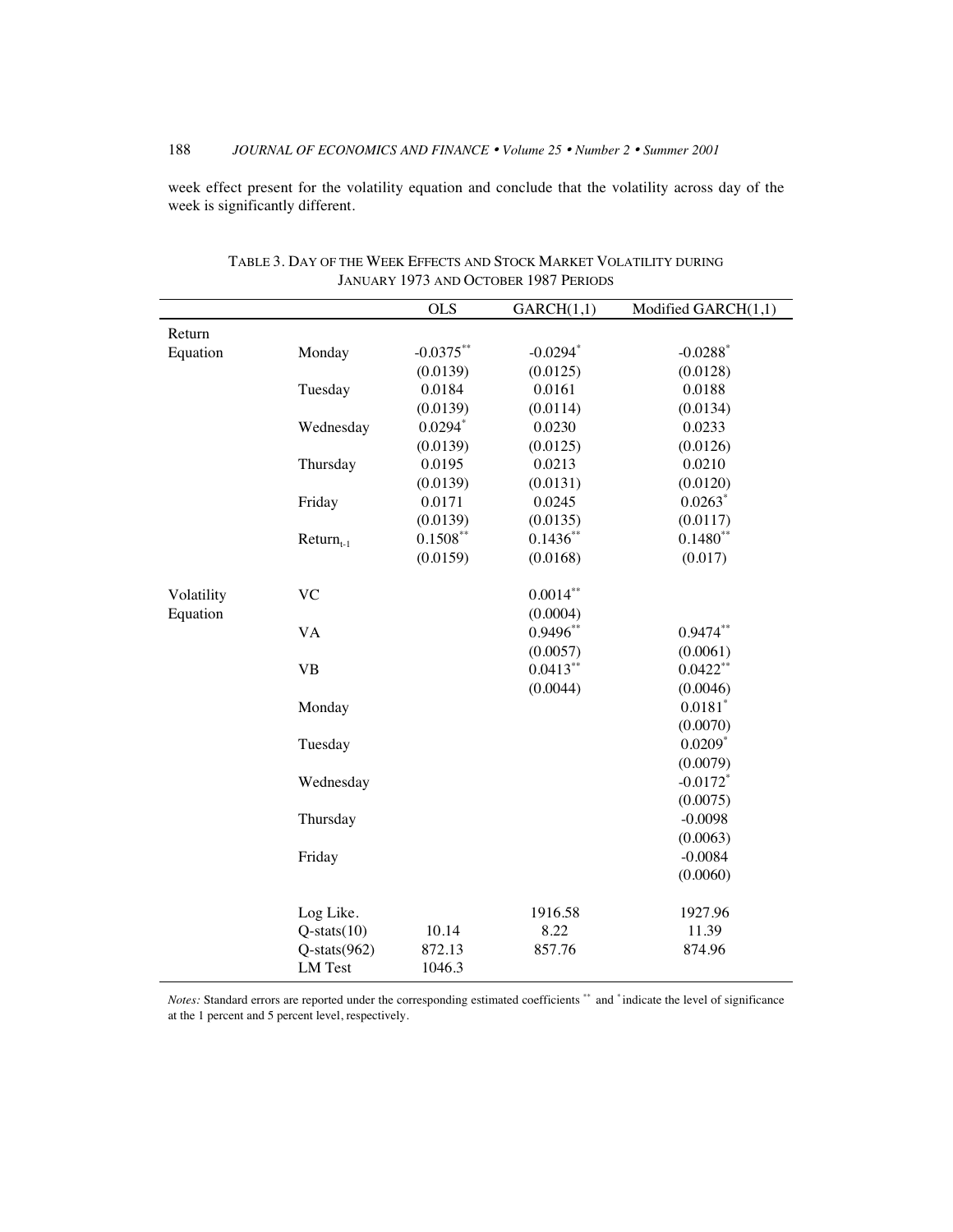|            |                                      | <b>OLS</b>       | GARCH (1,1) | Modified GARCH (1,1) |
|------------|--------------------------------------|------------------|-------------|----------------------|
| Return     |                                      |                  |             |                      |
| Equation   | Monday                               | $0.0437**$       | $0.0422**$  | $0.0419**$           |
|            |                                      | (0.0151)         | (0.0131)    | (0.0133)             |
|            | Tuesday                              | $0.0352*$        | 0.0223      | 0.0236               |
|            |                                      | (0.0151)         | (0.0130)    | (0.0135)             |
|            | Wednesday                            | $0.0311$ *       | $0.0335*$   | $0.0345***$          |
|            |                                      | (0.0151)         | (0.0145)    | (0.0116)             |
|            | Thursday                             | $-0.0125$        | 0.0050      | 0.0050               |
|            |                                      | (0.0151)         | (0.0129)    | (0.0127)             |
|            | Friday                               | 0.0159           | 0.0140      | 0.0167               |
|            |                                      | (0.0151)         | (0.0121)    | (0.0146)             |
|            | $Return_{t-1}$                       | 0.0278           | 0.0300      | 0.0294               |
|            |                                      | (0.0194)         | (0.0166)    | (0.0174)             |
|            | Dummy                                | $-2.6926**$      | $-2.6903$   | $-2.6936$            |
|            |                                      | (0.3457)         | (30.3340)   | (6886.72)            |
| Volatility | <b>VC</b>                            |                  | $0.0007**$  |                      |
| Equation   |                                      |                  | 0.0001      |                      |
|            | <b>VA</b>                            |                  | $0.9630**$  | $0.9577**$           |
|            |                                      |                  | (0.0038)    | (0.0046)             |
|            | <b>VB</b>                            |                  | $0.0312**$  | $0.0350**$           |
|            |                                      |                  | (0.0034)    | (0.0040)             |
|            | Monday                               |                  |             | $-0.0100$            |
|            |                                      |                  |             | (0.0054)             |
|            | Tuesday                              |                  |             | 0.0012               |
|            |                                      |                  |             | (0.0053)             |
|            | Wednesday                            |                  |             | $-0.0157**$          |
|            |                                      |                  |             | (0.0043)             |
|            | Thursday                             |                  |             | $0.0137*$            |
|            |                                      |                  |             | (0.0052)             |
|            | Friday                               |                  |             | $0.0146*$            |
|            |                                      |                  |             | (0.0054)             |
|            | Log Like.                            |                  | 1660.75     | 1669.47              |
|            | $Q$ -stats $(10)$                    | 18.36            | 18.47       | 18.63                |
|            | $Q$ -stats $(650)$<br><b>LM</b> Test | 683.21<br>478.69 | 682.38      | 683.03               |

TABLE 4. DAY OF THE WEEK EFFECTS AND STOCK MARKET VOLATILITY DURING OCTOBER 1987 AND OCTOBER 1997 PERIODS

*Notes:* Standard errors are reported under the corresponding estimated coefficients. \*\* and \* indicate the level of significance at the 1 percent and 5 percent level, respectively.

Tables 3 and 4 report the results of sub-period analysis for the pre- and post-October 1987 periods. The purpose of sub-period analysis is to determine whether day of the week effect is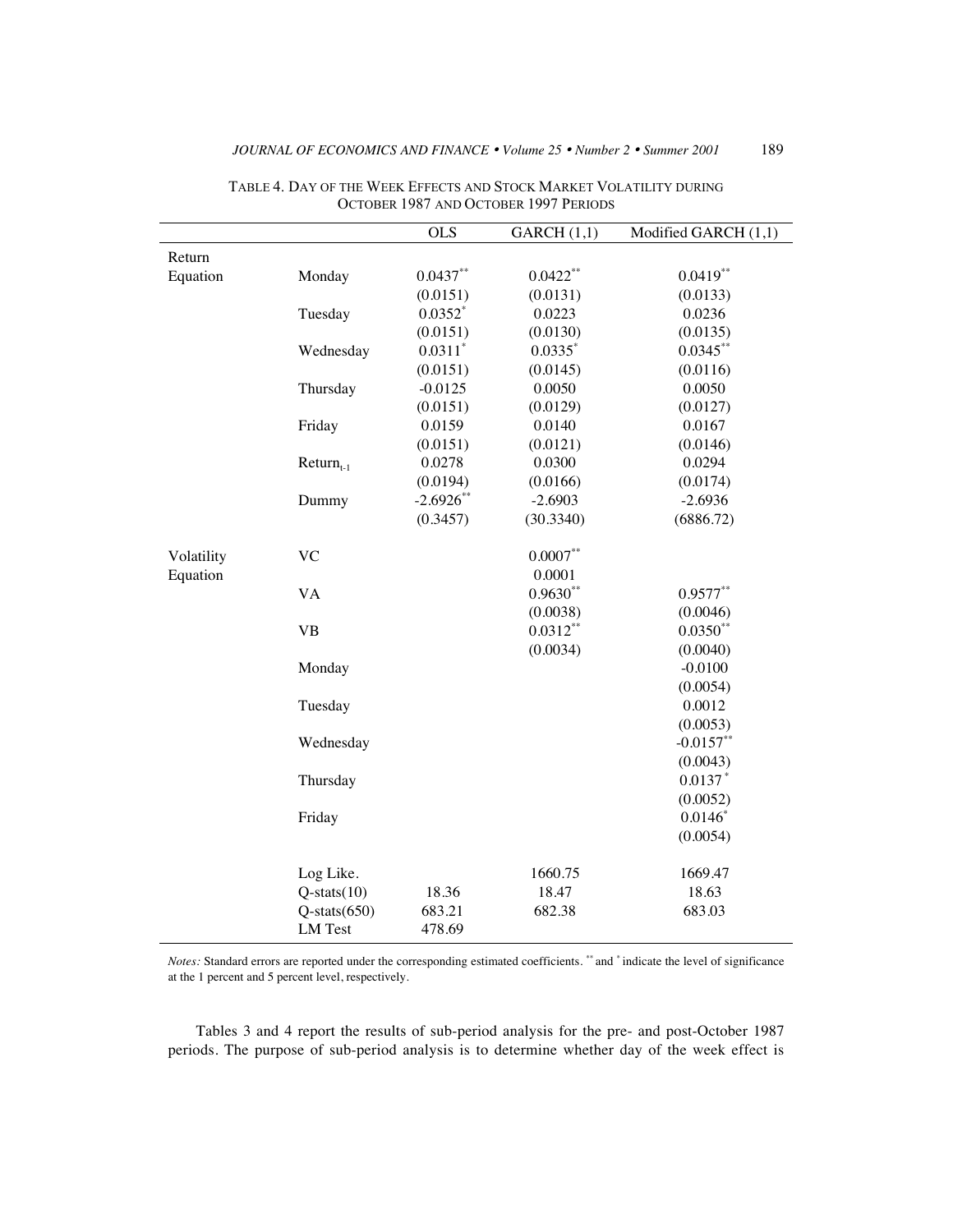persistent over time. Clearly during the study period (over 25 years) there have been significant changes in the microstructure and efficiency of markets.

The findings show that day of the week effect is present in stock market volatility in both the pre- and post-crisis periods (the likelihood ratio tests 22.76 and 17.43 both are greater than the  $\chi^2$ <sub>5</sub> value –11.1 at the 5 percent level of significance). In both cases Wednesday has the lowest day of the week effect in volatility. However, while the highest volatility is observed on Tuesday during the pre-1987 period, it is observed on Friday during the post-1987 period. It seems that the pattern has changed over the period. Nevertheless in both cases we can reject the null hypothesis that there was no difference in volatility across different days of the week.

A possible reason for the highest uncertainty on Friday might be the fact that there is a tendency for bad news to be released over the weekend. Since investors cannot respond to bad or good news released on the weekend, they may take the weekend expectations into account on Friday. Moreover, Harvey and Huang (1991) report higher volatility in the interest rate and foreign exchange futures markets during the first hours of trading on Thursday and Friday compared to any other one-hour period during the week. They hypothesize that their finding is the result of many economic news releases on Thursday and Friday. Ederington and Lee (1993) further support these results. On the other hand, the lowest volatility on Wednesday might be explained by the following. Wednesday, in the middle of the week, naturally provides the highest number of trading days before and after any transaction. On Wednesday, investors have information sets of the last two days and forecasted for the next two days and more time to react the information.

#### **Summary and Conclusions**

This paper tests the presence of day of the week effect in stock market volatility in addition to returns during the January 1973 and October 1997 periods by using the S&P 500 Stock Index. Three different models are employed. The first model, which assumes the constancy of the residual term's variance, is OLS. The findings based on this model indicate that day of the week effect is present in the return equation. The highest return is observed on Wednesday, while the lowest return is observed on Monday. These findings are in line with previous studies using the S&P 500 Index. In the second model, we allow volatility to change over time. Although this model provides more efficient estimates of parameters (lower standard errors of the estimates), the findings are similar to those of the first model. Specifically, the lowest return is observed on Monday, while the highest return is observed on Wednesday. Furthermore, a strong and persistent effect on volatility is detected. Finally, the third model employed is the Modified-GARCH, in which the explanatory power of the variance equation has been increased by incorporating day of the week effect into the GARCH specification. The findings show that the day of the week effect is present in both volatility and the return equation. While the highest and lowest returns are observed on Wednesday and Monday, the highest and the lowest volatility are observed on Friday and Wednesday, respectively. All of these findings are statistically significant. The highest volatility on Friday may be a result of several macroeconomic news releases taking place on Thursday and Friday.

We further repeat our analysis to investigate the day of the week effect in stock market volatility in sub-periods. The results from the pre- and post-1987 periods do reinforce our findings that the volatility patterns across the days of the week are statistically different from each other. In summary, we detect the day of the week effect on both return equation and the volatility (conditional variance) equations. Finding certain patterns in volatility may be useful in several ways, including the use of predicted volatility patterns in hedging and speculative purposes and use of predicted volatility in valuation of certain assets—specifically stock index options.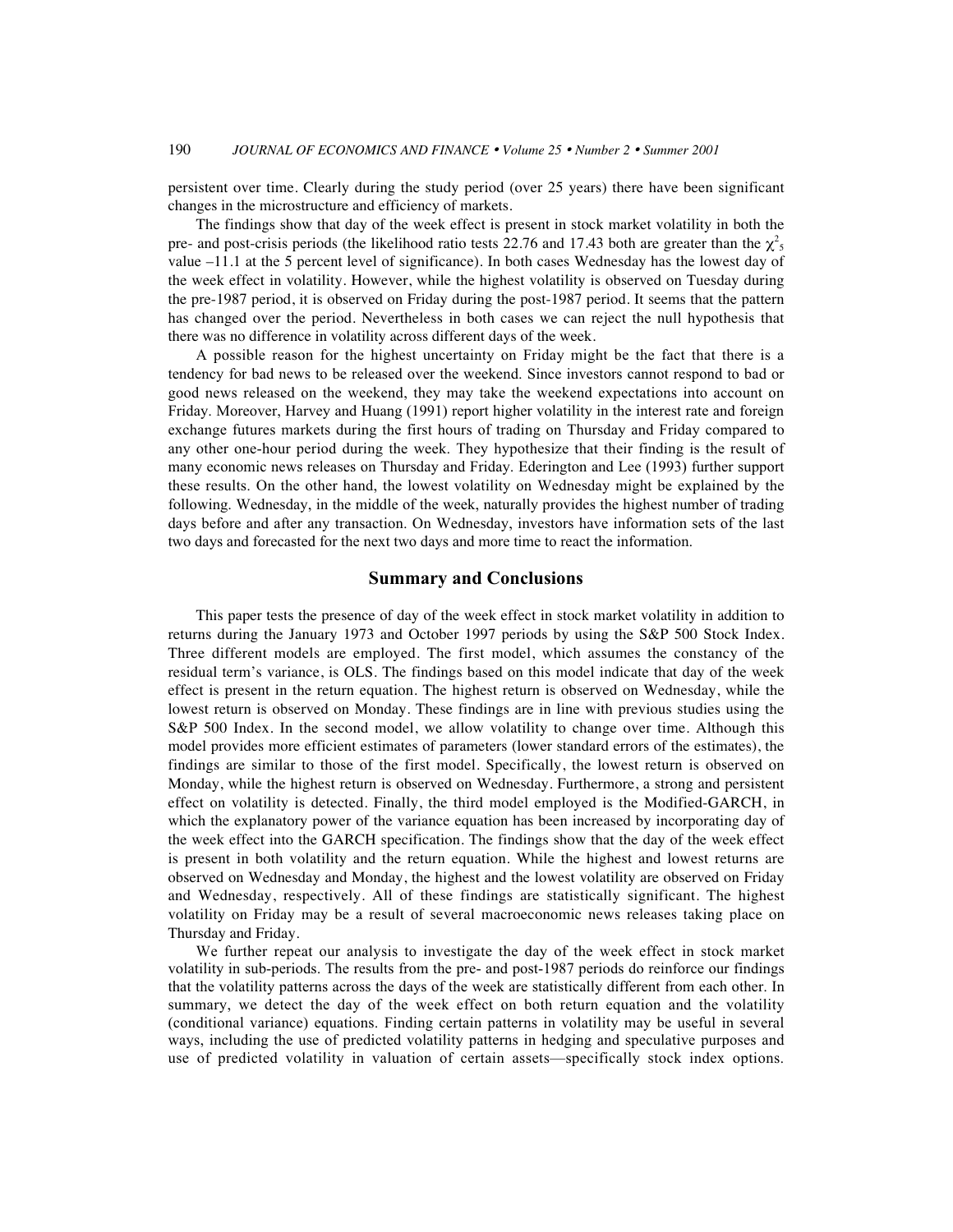Furthermore, investors may adjust their portfolios by reducing their commitments to assets whose volatility is expected to increase and vice versa.

# **References**

- Agrawal, A., and K. Tandon. 1994. "Anomalies or Illusions? Evidence from Stock Markets in Eighteen Countries." *Journal of International Money and Finance* 13: 83-106.
- Aggarwal, R., and P. Rivoli. 1989. "Seasonal and Day-of-the Week Effects in Four Emerging Stock Markets." *Financial Review* 24: 541-550.
- Akgiray, V. 1989. "Conditional Heteroscedasticity in Time Series of Stock Returns: Evidence and Forecast." *Journal of Business* 62: 55-80.
- Alexakis, P., and M. Xanthakis. 1995. "Day of the Week Effect on the Greek Stock Market." *Applied Financial Economics* 5: 43-50.
- Baillie, R. T., and R. P. DeGennaro. 1990. "Stock Returns and Volatility." *Journal of Financial and Quantitative Analysis* 25: 203-214.
- Balaban, E. 1995. "Day of the Week Effects: New Evidence from an Emerging Market." *Applied Economics Letters* 2: 139-143.
- Barone, E. 1990. "The Italian Stock Market: Efficiency and Calendar Anomalies." *Journal of Banking and Finance* 14: 483-510.
- Bollerslev, T. 1986. "Generalized Autoregressive Conditional Heteroscedasticity." *Journal of Econometrics* 31: 307-327.
- Bollerslev, T., R. Chou, and K. Kroner. 1991. "ARCH Modeling in Finance: A Review of the Theory and Empirical Evidence." *Journal of Econometrics* 52: 5-59.
- Campbell, J. Y., and L. Hentschel. 1992. "No News is Good News: An Asymmetric Model of Changing Volatility in Stock Returns." *Journal of Financial Economics* 31: 281-318.
- Chan, K. C., G. A. Karolyi, and R. M. Stulz. 1991. "Global Financial Markets and the Risk Premium on U.S. Equity." *Journal of Financial Economics* 32: 137-167.
- Corhay, A., and A. T. Rad. 1994. "Statistical Properties of Daily Returns: Evidence from European Stock Markets." *Journal of Business Finance and Accounting* 21: 271-282.
- Cornell, B. 1985. "The Weekly Patterns in Stock Returns Cash versus Futures: A Note." *Journal of Finance* 40: 583-88.
- Cosimano, T. F., and D. W. Jansen. 1988. "Estimates of the Variance of U.S. Inflation Based upon ARCH Model." *Journal of Money Credit and Banking* 20: 409-421.
- Cross, F. 1973. "The Behavior of Stock Prices on Fridays and Mondays." *Financial Analysts Journal* 29: 67-69.
- Dyl, E., and E. Maberly. 1986. "The Daily Distribution of Changes in the Price of Stock Futures." *Journal of Futures Markets* 6: 513-521.
- Ederington, L. H., and J. H. Lee. 1993. "How Markets Process Information: News Releases and Volatility." *Journal of Finance* 48: 1161-1191.
- Enders, W. 1995. *Applied Econometric Time Series.* New York: John Wiley & Sons, Inc.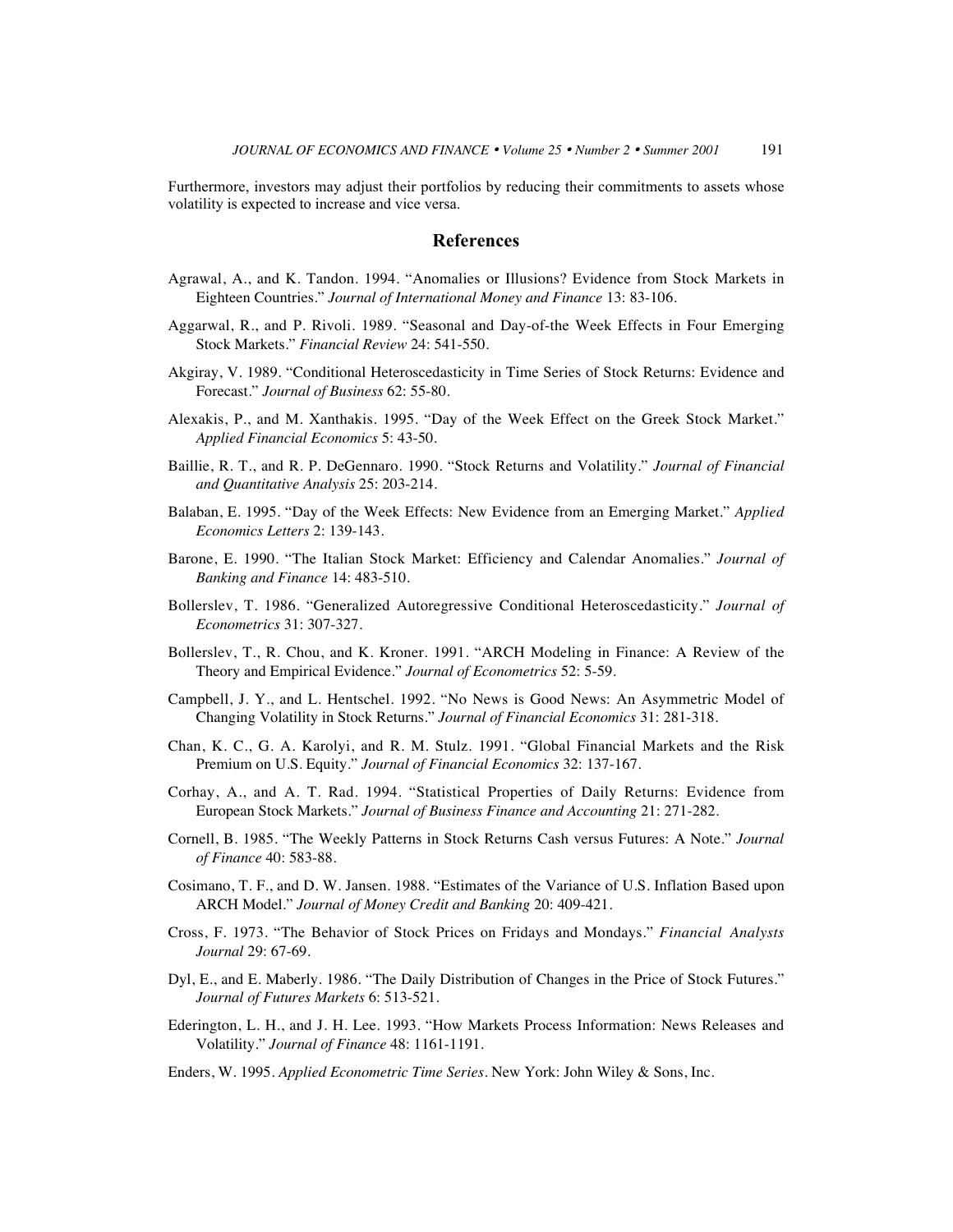- Engle, R. 1982. "Autoregressive Conditional Heteroscedasticity with Estimates of the Variance of United Kingdom Inflation." *Econometrica* 50: 987-1007.
- Engle, R. 1993."Statistical Models for Financial Volatility." *Financial Analysts Journal* 49: 72-78.
- French, K. R. 1980. "Stock Returns and The Weekend Effect." *Journal of Financial Economics* 8: 55-69.
- French, K. R., and R. Roll. 1986. "Stock Return Variances: The Arrival of Information of the Reaction of Traders." *Journal of Financial Economics* 17: 5-26.
- French, K. R., G. W. Schwert, and R. F. Stambaugh. 1987. "Expected Stock Returns and Volatility." *Journal of Financial Economics* 19: 3-29.
- Gibbons, M., and P. Hess. 1981. "Day of the Week Effects and Asset Returns." *Journal of Business* 54: 579-596.
- Glosten, L. R., R. Jagannathan, and D. E. Runkle. 1993. "On the Relation between the Expected Value and the Volatility of the Nominal Excess Returns on Stocks." *Journal of Finance* 48: 1779-1801.
- Hamao, Y., R. Masulis, and V. Ng. 1990. "Correlations in Price Changes and Volatility across International Stock Markets." *Review of Financial Studies* 3: 281-308.
- Harris, L. 1986a. "Transaction Data Study of Weekly and Internal Patterns in Stock Returns." *Journal of Financial Economics* 16: 99-117.
- Harris, L. 1986b. "How to Profit from Interdaily Stock Returns." *Journal of Portfolio Management* 1*2*: 61-64.
- Harvey, C., and R. Huang. 1991. "Volatility in Foreign Exchange Futures Markets." *Review of Financial Studies* 4: 543-570.
- Hoffman, D. 1987. "Two-Step Generalized Least Squares Estimators in Multi-equation Generated Regressor Models." *Review of Economics and Statistics* 69: 336-46.
- Hsieh, D. A. 1988. "The Statistical Properties of Daily Foreign Exchange Rates: 1974-1983." *Journal of International Economics* 24: 129-145.
- Jaffe, J., and R. Westerfield. 1985. "The Weekend Effect in Common Stock Returns: The International Evidence." *Journal of Finance* 40: 433-454.
- Karolyi, A. 1995. "A Multivariate GARCH Model of International Transmission of Stock Returns and Volatility: The Case of the United States and Canada." *Journal of Business and Statistics* 13: 11-25.
- Keim, D. B., and F. Stambaugh. 1984. "A Further Investigation of Weekend Effects in Stock Returns." *Journal of Finance* 39: 819-840.
- Lakonishok, J., and M. Levi. 1982. "Weekend Effects on Stock Returns: A Note." *Journal of Finance* 37: 883-889.
- Nelson, D. B. 1991. "Conditional Heteroskedasticity in Asset Returns: A New Approach." *Econometrica* 59: 347-370.
- Pagan, A. 1984. "Econometrics Issues in the Analysis of Regressions with Generated Regressors." *International Economic Review* 25: 221-47.